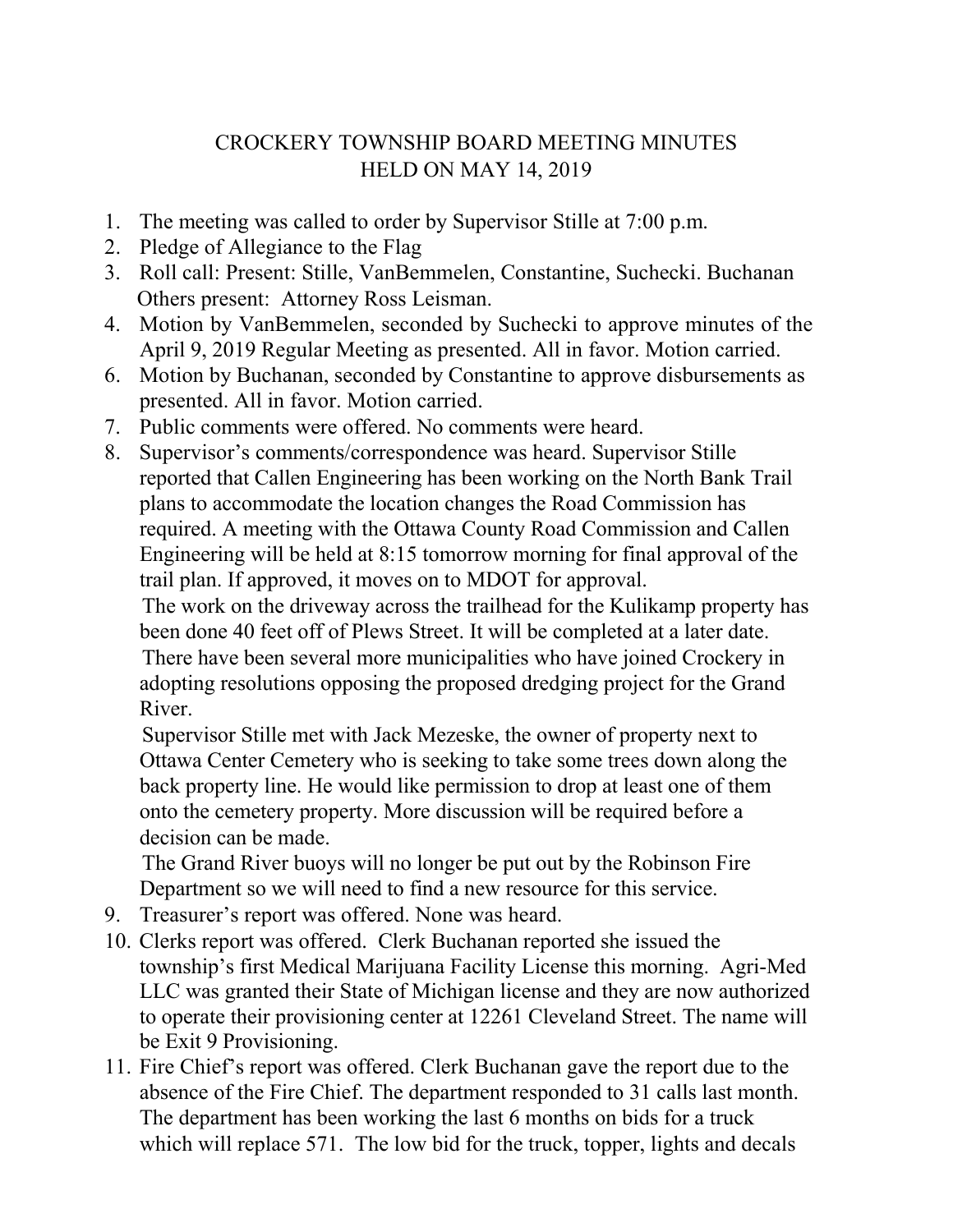came in at \$42,426. Chief Kriger is asking for approval to proceed with ordering the truck. Chief Kriger also is asking for approval to hire an outside company to do the testing on the department's air tanks due to the fact that we no longer have certified personnel for this.

- 12. Attorneys report was offered. No reports were heard.
- 13. Committee chair reports were offered. No reports were heard.
- 14. Board Member Committee reports were offered. No reports were heard.
- 15. Motion by VanBemmelen, seconded by Buchanan to approve the request from the Fire Chief to authorize Apollo Fire Apparatus Repair, Inc. for testing of the SCBA's (air Tanks) for \$1,784. All in favor. Motion carried.
- 16. Motion by VanBemmelen, seconded by Buchanan to authorize the purchase of a pickup truck including topper, lights and decals at a cost of \$42,426. This truck will replace the 1995 truck 571. All in favor. Motion carried.
- 17. The public hearing on the no-wake zone request from Conestoga Campground was declared open at 7:30 pm. The request letter from Conestoga was read and discussion followed. Supervisor Stille asked for public comments, and hearing none, the public hearing was declared closed at 7:40 pm.
- 18. Motion by Buchanan, seconded by VanBemmelen to adopt Resolution 2019-13, Resolution To Request That The Michigan Department Of Natural Resources Recommend A Special Local Ordinance To Expand A No-Wake Zone On The Grand River. All in favor. Motion carried.
- 19. Clerk Buchanan informed the board that she has received a petition from residents along Garfield requesting a no-wake zone on the Grand River in that area.
- 20. Motion by Suchecki, seconded by Buchanan to set a public hearing on Wednesday, May 29<sup>th</sup> for the no-wake request by the Garfield residents. All in favor. Motion carried.
- 21. Motion by Constantine, seconded by Suchecki to set the public hearing for the annual budget and proposed millage rates for June  $11<sup>th</sup>$  at 7:00 pm. All in favor. Motion carried.
- 22. Motion by VanBemmelen, seconded by Suchecki to approve the recommendation of the Planning Commission to deny the Willis zoning change request. All in favor. Motion carried.
- 23. Motion by VanBemmelen, seconded by Suchecki to adopt Resolution 2019-07, An Ordinance To Amend Township Ordinance No. 2017-03, The Township Medical Marijuana Facilities Ordinance (odor control). All in favor. Motion carried.
- 23. Motion by Buchanan, seconded by Constantine to approve the township becoming a member of the Chamber of Commerce at a cost of \$280 per year. All in favor. Motion carried.
- 24. Motion by Buchanan, seconded by Suchecki to pay Lakeshore Advantage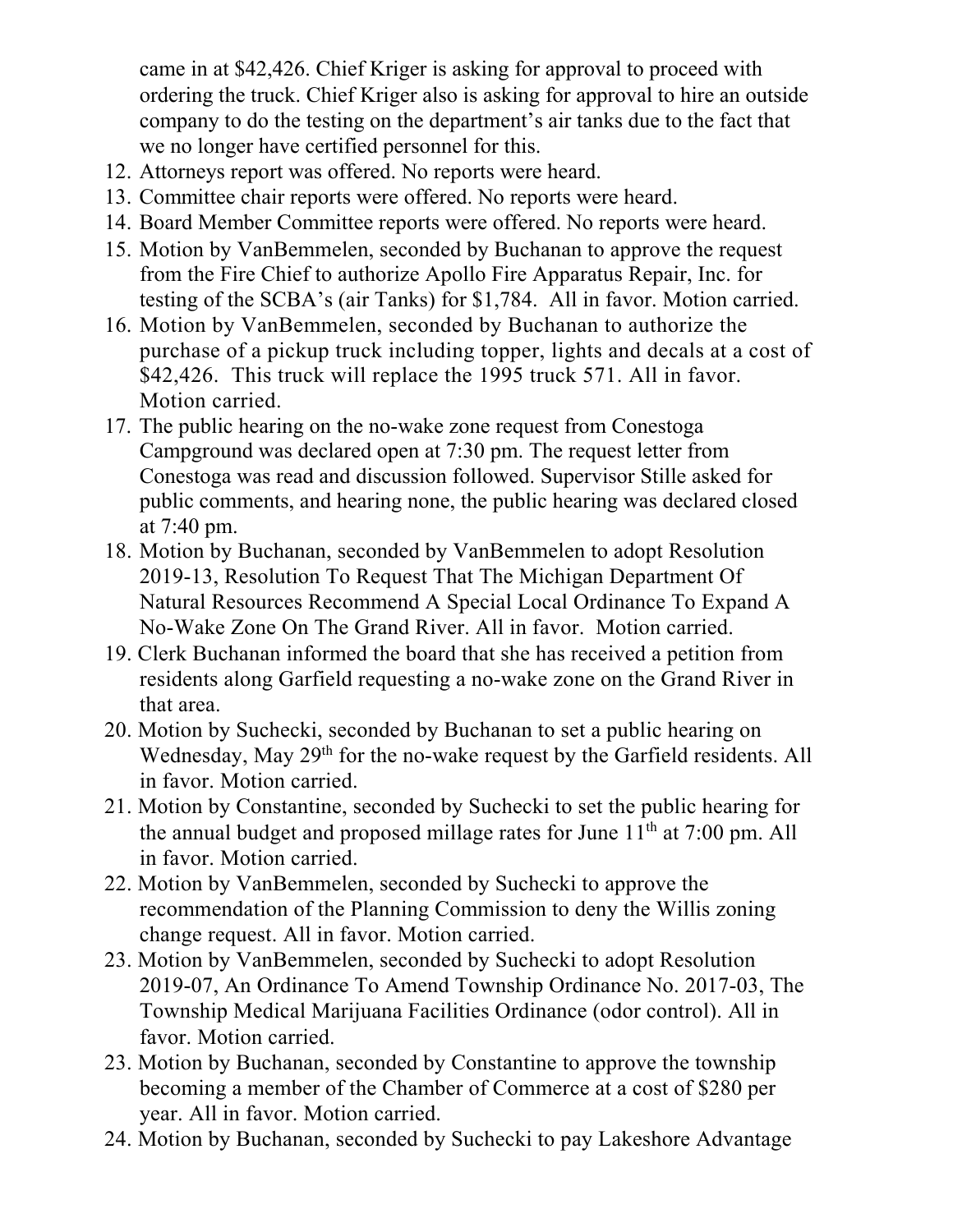\$1,250 for economic development assistance.

25. Motion by Buchanan, seconded by Constantine to adjourn the meeting. All in favor. Motion carried. Meeting adjourned at 8:55 pm.

Submitted by

Kathy Buchanan Clerk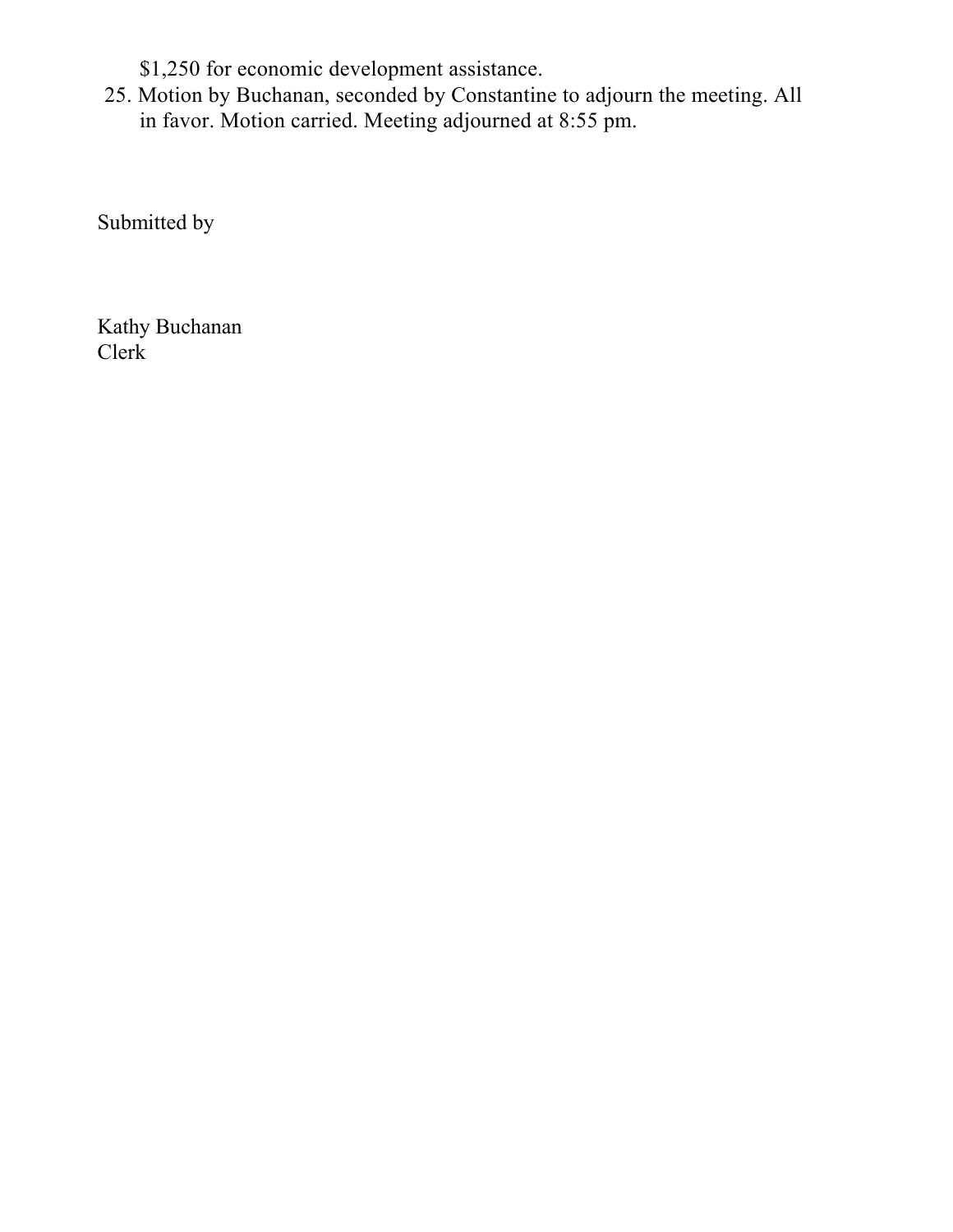## CROCKERY TOWNSHIP BOARD MEETING MINUTES SPECIAL MEETING HELD ON MAY 29, 2019

- 1. The meeting was called to order by Supervisor Stille at 7:00 p.m.
- 2. Pledge of Allegiance to the flag.
- 3. Roll call: Present: Constantine, Buchanan, Stille, VanBemmelen, Suchecki.
- 4. Supervisor's comments/correspondence was heard. Supervisor Stille reported that Mrs. Kulikamp's house in the village is up for sale. He inquired whether the board has any interest in considering it for possible purchase since it is located next to the proposed North Bank trailhead.
- 5. Board member committee report was offered. Trustee Constantine reported that he asked Jon Tiles to bring in some gravel for part of the road in the Nunica Cemetery.
- 6. Fire Chief's report was offered. Deputy Chief Kyle Botbyl reported that the new pickup truck has been ordered. He also reported that the firefighter helmets are reaching the end of service time. The department is requesting approval to order 20 new helmets.
- 7. Motion by VanBemmelen, seconded by Constantine to authorize the purchase of 20 new helmets from Apollo Fire Equipment Co. at a cost of \$5,600. All in favor. Motion carried.
- 8. The public hearing on the Grand River no-wake request for Garfield was declared open at 7:06 pm by Supervisor Stille. A petition signed by 16 residents was presented along with pictures of the affected area. Public comments were offered. None were heard. The public hearing was closed at 7:10 pm.
- 9. Motion by VanBemmelen, seconded by Buchanan to adopt Resolution 2019-14, ResolutionTo Request That The Michigan Department Of Natural Resources Recommend A Special Local Ordinance To Expand A No-Wake Zone On The Grand River (Garfield Rd.). All in favor. Motion carried.
- 10.Motion by Suchecki, seconded by VanBemmelen to appoint Gary Rosema to the Corridor Improvement Authority to fill a vacancy with the term ending January 2020.
- 11.Discussion was held on the proposed assessing contract. Assessor Josh Morgan from Ottawa County was present and answered questions from the board. The proposed contract rate schedule was reviewed.
- 12.Motion by Buchanan, seconded by Suchecki to approve the assessing contract with Ottawa County for three years, and to authorize the Supervisor and Clerk to sign the contract. All in favor. Motion carried.
- 13.Discussion was held regarding recreational marijuana in Crockery Township. It was discussed that the township should wait to see what the State of Michigan rules will be regarding the selling of recreational marijuana. The township can opt out of recreational at this point and revisit the issue after the rules have been written. If we take no action it will allow the selling of recreational marijuana in Crockery.